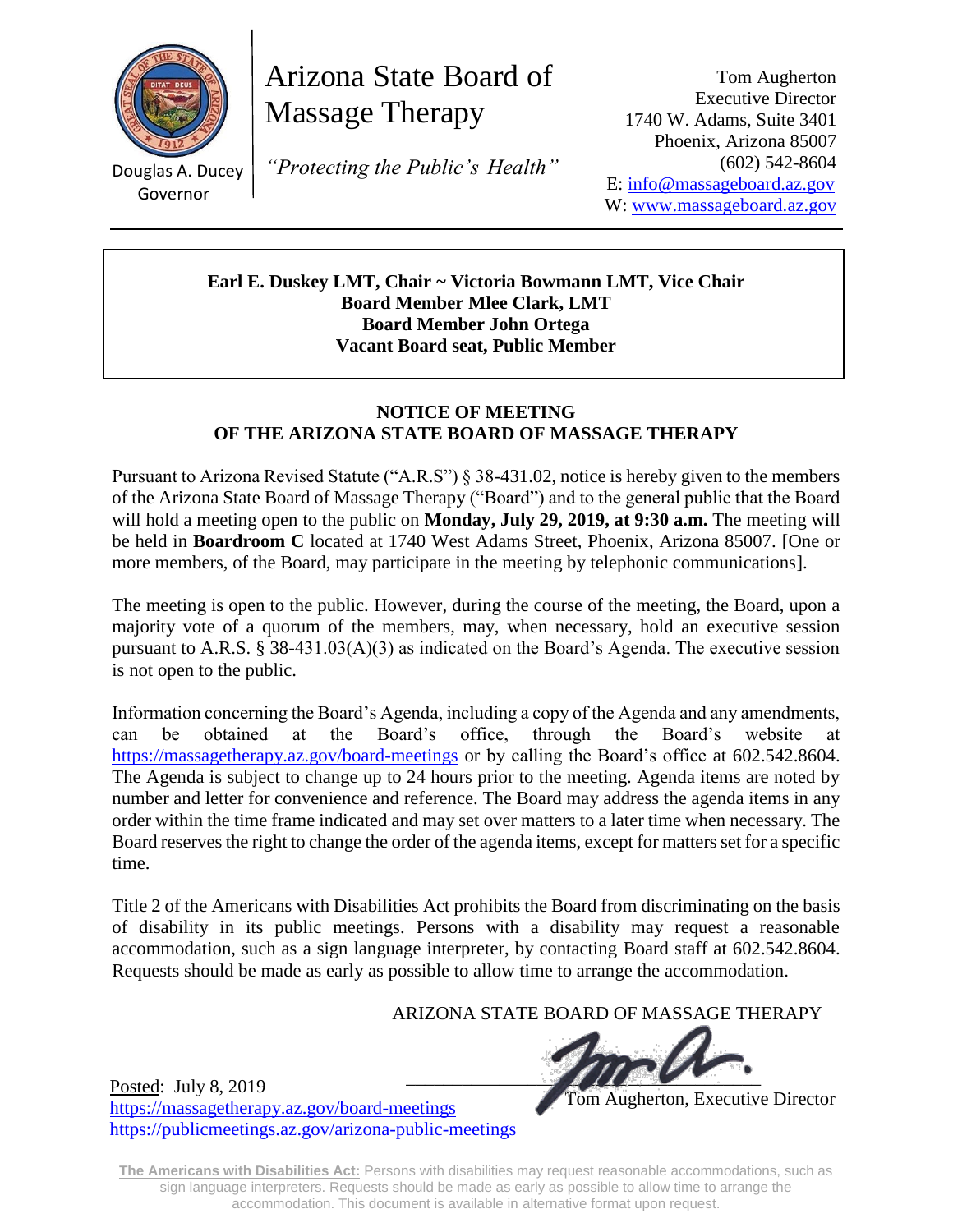

# Arizona State Board of Massage Therapy

 $\mathbb{R}^n$ Governor

Douglas A. Ducey  *"Protecting the Public's Health"*

Tom Augherton Executive Director 1740 W. Adams, Suite 3401 Phoenix, Arizona 85007 Office: (602) 542-8604 E: info@massageboard.az.gov W: www.massageboard.az.gov

**Industry Board Members**  Earl E. Duskey LMT, Chair ~ Victoria Bowmann LMT, Vice Chair; Mlee Clark, LMT **Public Board Member John Ortega**  Vacant Public Board Member **Arizona Assistant Attorney General**  Mr. Michael Raine

## **July 29, 2019, 9:30 a.m. Board Meeting Agenda**

1740 W. Adams Street, Board Room #C, Phoenix, Arizona 85007

**NOTE:** The Chair of the Arizona State Board of Massage reserves the right to change the order of items published on this agenda, except for public hearings set for a specific time.

During the Board meeting, and upon a vote of the majority of a quorum, the Board may go into Executive Session to obtain legal advice from the Board's attorney(s) pursuant to Arizona Revised Statute ("A.R.S.") § 38-431.03(A)(3) on any items listed on the agenda. All meeting attendees whose presence is not required in an executive session may remain in the board meeting room when the Board withdraws to chambers for an executive session. Any and all legal action will only take place in open session.

## **I. CALL TO ORDER, Chair**

## **II. ROLL CALL, Board staff**

## **III. CALL TO THE PUBLIC, Chair**

Pursuant to A.R.S. § 38-431.01(H), the Board may make an open call to the public during a public meeting, subject to reasonable time, place and manner restrictions, to allow individuals to address the public body on any issue within the jurisdiction of the public body. However, members of the Board are not allowed to discuss or take legal action on matters raised during an open call to the public unless the matters are properly noticed for discussion and legal action. The Board, however, may ask staff to review a matter or may ask that a matter be put on a future agenda. *(Information detailing the "Call to the Public" is provided for attendees at the rear of the Board room, as well as copies of the monthly Board agenda).* 

**The Americans with Disabilities Act:** Persons with disabilities may request reasonable accommodations, such as sign language interpreters. Requests should be made as early as possible to allow time to arrange the accommodation. This document is available in alternative format upon request.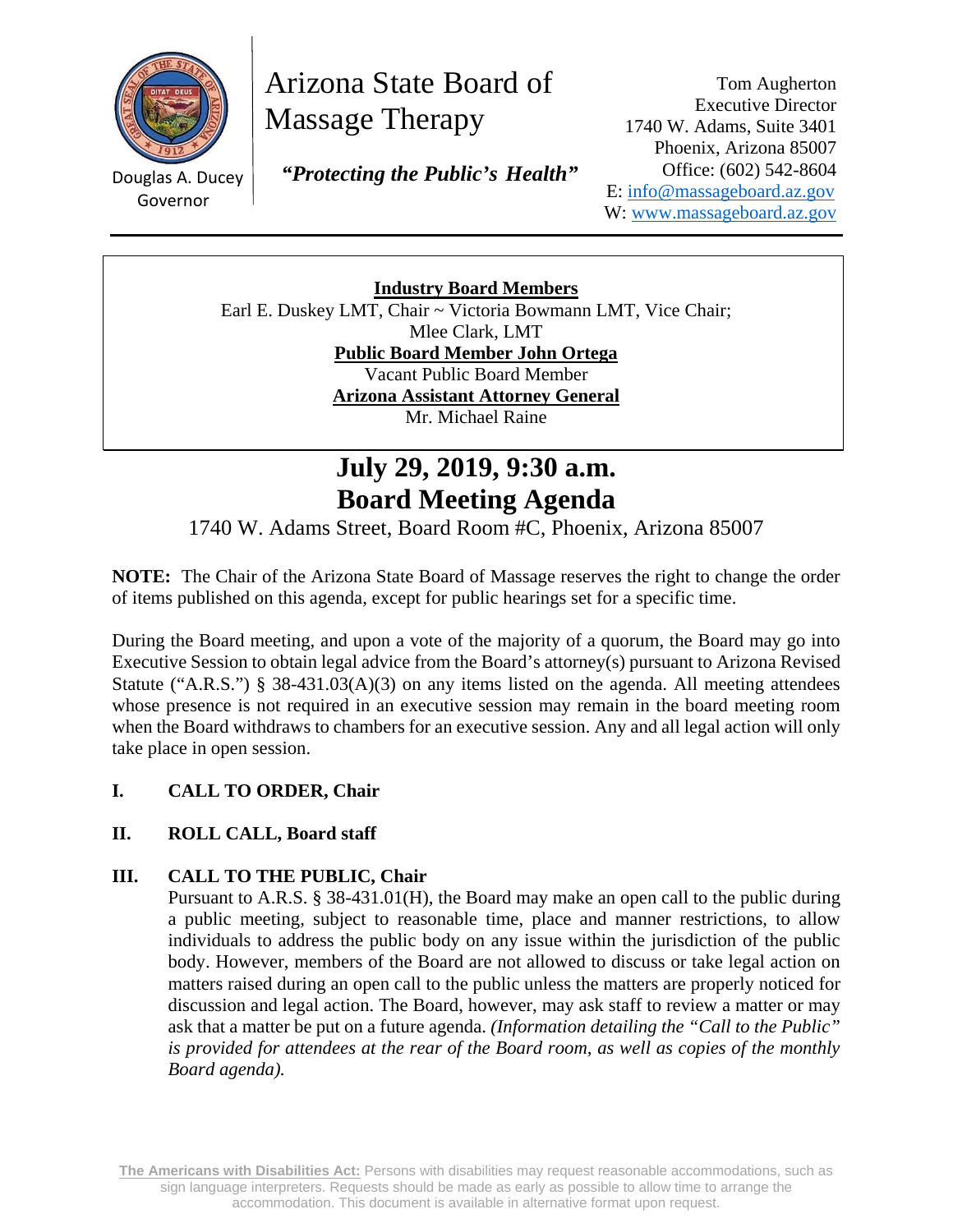#### **IV. DECLARATION OF CONFLICTS OF INTEREST – A.R.S. § 38-503, Chair**

#### **V. REVIEW, DISCUSSION AND POSSIBLE ACTION ON BOARD MEETING MINUTES**

- A. Discussion and approval of the Massage Board Open Session Minutes from the June 24, 2019 meeting.
- **VI. BOARD PRESENTATION ON ARIZONA TRADE SCHOOL CLOSURES, STUDENT TUITTION PROTECTION; BY MR. KEVIN LA MOUNTAIN, PRIVATE POST SECONDARY EDUCATION BOARD STAFF, (**https://ppse.az.gov).

#### **VII. CONSENT CALENDAR**

- A. Recommendation by staff to grant Arizona massage license for the following temporary license holder:
	- 1. Mr. Steven Van Shubert, Temporary License issued by Staff on 6.27.2019. Request for permanent Arizona license from Board as a Canadian citizen.
- B. Recommendation by staff for the filing of injunction in Superior Court against the following cases detailing unlawful use/unlawful practice of massage license:
	- 1. Case #19-168, Castro, Sergio
	- 2. Case #19-160, Kristen Dangerfield
- C. Recommendation by staff to adopt the following policy:
	- 1. "Payment of Annual Leave for Non-separating Employees"

#### **VIII. ITEMS FOR BOARD REVIEW, DISCUSSION AND POSSIBLE ACTION**

Upon a vote of the majority of a quorum, the Board may go into executive session, pursuant to A.R.S. § 38-431.03(A)(2) to discuss or consider records exempt, by law, from public inspection, including the receipt and discussion of information or testimony that is specifically required to be maintained as confidential by state or federal law.

A. Formal Hearing(s)

Pursuant to A.R.S. § 32-4254, the Board will hold a formal hearing to review, discuss and take possible action for the following file(s):

- 1. Case #19-149, Johnston, Susan
- 2. Case #19-153, Grayson, Jean Pierre

#### B. Investigation Review File(s)

Board to review, discuss and take possible action on investigation files.

- 1. Case #19-175, Woodward, Suzanne
- 2. Case #19-177, Farino, Michael
- 3. Case #19-178, Slattery, Jared

#### C. Request to Remove from Probationary Status

1. Case #17-119, Heisler, Adam